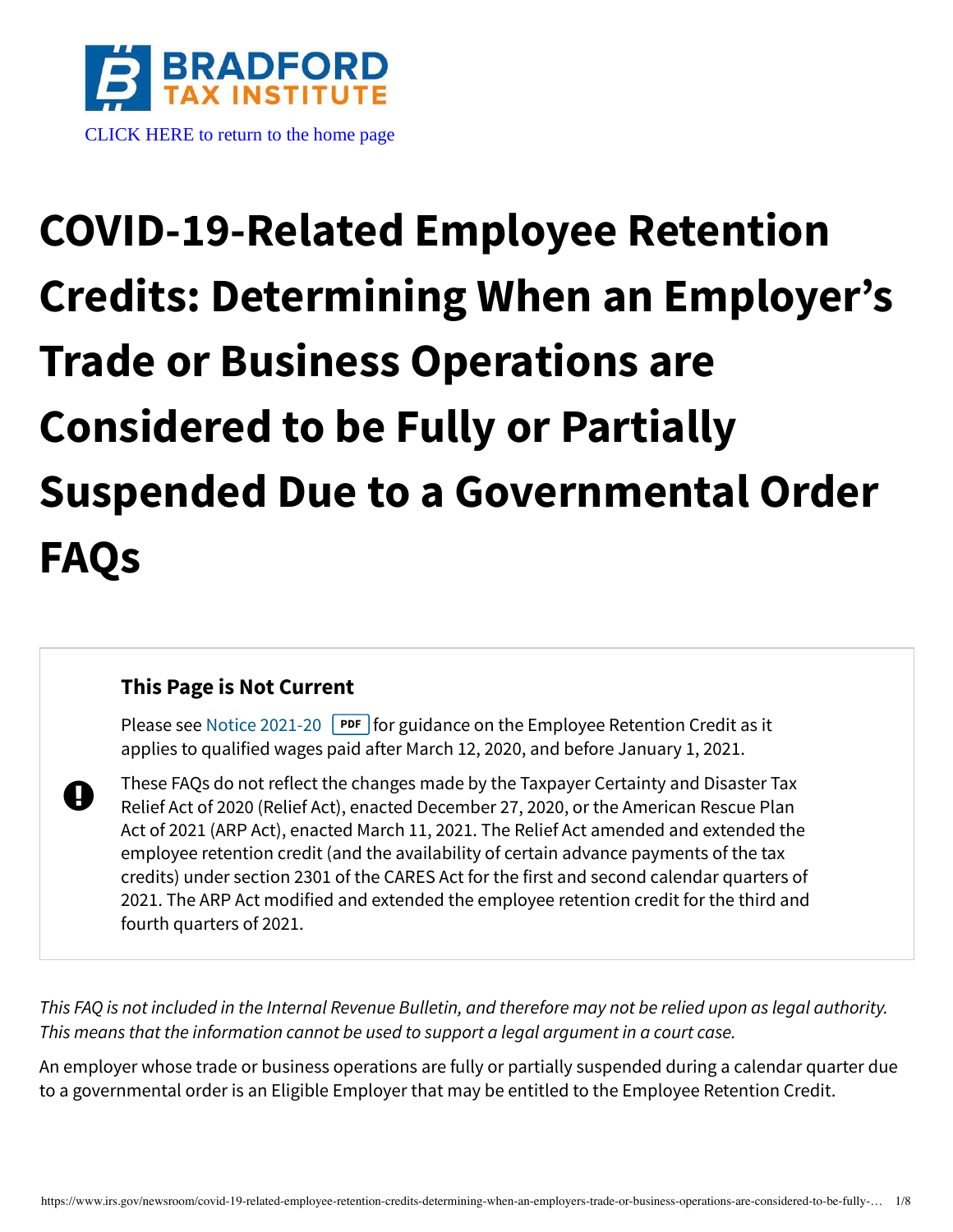### **30. If a governmental order requires non-essential businesses to suspend operations but allows essential businesses to continue operations, is the essential business considered to have a full or partial suspension of operations? (updated June 19, 2020)**

An employer that operates an essential business is not considered to have a full or partial suspension of operations if the governmental order allows the employer's operations to remain open. However, an employer that operates an essential business may be considered to have a partial suspension of operations if, under the facts and circumstances, more than a nominal portion of its business operations are suspended by a governmental order. For example, an employer that maintains both essential and non-essential business operations, each of which are more than nominal portions of the business operations, may be considered to have a partial suspension of its operations if a governmental order restricts the operations of the non-essential portion of the business, even if the essential portion of the business is unaffected. In addition, an essential business that is permitted to continue its operations may, nonetheless, be considered to have a partial suspension of its operations if a governmental order requires the business to close for a period of time during normal working hours.

For more information regarding employers whose business operations may continue for certain purposes, but [not others, see " If a governmental order causes the suppliers to an essential business to suspend their](#page-1-0) operations, is the essential business considered to have a suspension of operations?"

For more information regarding the application of the full and partial suspension rules if the essential business' [suppliers are required to close due to a governmental order, see "If a governmental order causes the suppliers to](#page-1-0) an essential business to suspend their operations, is the essential business considered to have a suspension of operations?"

For more information regarding the application of the full and partial suspension rules if the essential business's operating hours are affected by a governmental order, see Are an employer's operations considered to be [partially suspended for purposes of the Employee Retention Credit if the employer is required to reduce its](#page-5-0) operating hours by a governmental order?

Even if an employer's operations are not considered to have been fully or partially suspended as a consequence of a governmental order, the employer may be considered an Eligible Employer and may be eligible for the Employee Retention Credit if it experiences a significant decline in gross receipts. For more information on what [constitutes a significant decline in gross receipts, see Determining When an Employer is Considered to have a](https://www.irs.gov/newsroom/covid-19-related-employee-retention-credits-determining-when-an-employer-is-considered-to-have-a-significant-decline-in-gross-receipts-and-maximum-amount-of-an-eligible-employers-employee-retention#determining-when-employer-considered-have-significant-decline-in-gross-receipts) Significant Decline in Gross Receipts.

### <span id="page-1-0"></span>**31. If a governmental order causes the suppliers to an essential business to suspend their operations, is the essential business considered to have a suspension of operations?**

An employer with an essential business may be considered to have a full or partial suspension of operations if the business's suppliers are unable to make deliveries of critical goods or materials due to a governmental order that causes the supplier to suspend its operations. If the facts and circumstances indicate that the essential business's operations are fully or partially suspended as a result of the inability to obtain critical goods or materials from its suppliers that were required to suspend operations, then the essential business would be considered an Eligible Employer and may be eligible to receive the Employee Retention Credit.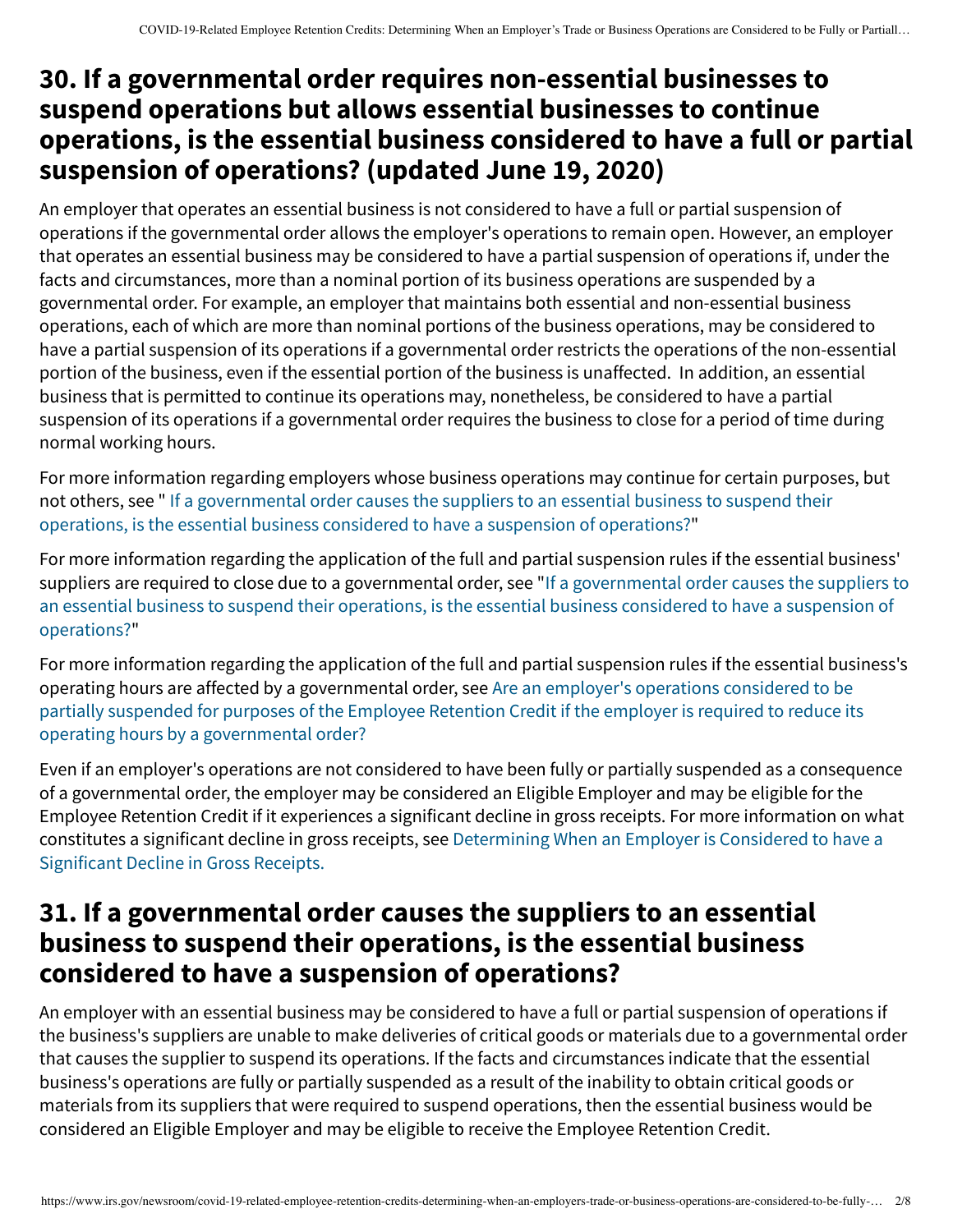Alternatively, the employer may be an Eligible Employer if it experiences a significant decline in gross receipts. [For more information on what constitutes a significant decline in gross receipts, see Determining When an](https://www.irs.gov/newsroom/covid-19-related-employee-retention-credits-determining-when-an-employer-is-considered-to-have-a-significant-decline-in-gross-receipts-and-maximum-amount-of-an-eligible-employers-employee-retention#determining-when-employer-considered-have-significant-decline-in-gross-receipts) Employer is Considered to have a Significant Decline in Gross Receipts.

**Example:** Employer A operates an auto parts manufacturing business that is considered an essential trade or business in the jurisdiction where it operates. Employer A's supplier of raw materials is required to shut down its operations due to a governmental order. Employer A is unable to procure these raw materials from an alternate supplier. As a consequence of the suspension of Employer A's supplier, Employer A is not able to perform its operations. Under these facts and circumstances, Employer A would be considered an Eligible Employer because its operations have been suspended as a result of the governmental order that suspended operations of its supplier.

### **32. If a governmental order causes the customers of an essential business to stay at home is the essential business considered to have a suspension of operations?**

No. An employer that operates an essential business that is not required to close its physical locations or otherwise suspend its operations is not considered to have a full or partial suspension of its operations for the sole reason that its customers are subject to a government order requiring them to stay at home.

The employer may be considered an Eligible Employer and may be eligible for the Employee Retention Credit if it experiences a significant decline in gross receipts. For more information on what constitutes a significant decline [in gross receipts, see Determining When an Employer is Considered to have a Significant Decline in Gross](https://www.irs.gov/newsroom/covid-19-related-employee-retention-credits-determining-when-an-employer-is-considered-to-have-a-significant-decline-in-gross-receipts-and-maximum-amount-of-an-eligible-employers-employee-retention#determining-when-employer-considered-have-significant-decline-in-gross-receipts) Receipts.

**Example:** Employer B, an automobile repair service business, is an essential business and is not required to close its locations or suspend its operations. Due to a governmental order that limits travel and requires members of the community to stay at home except for certain essential travel, such as going to the grocery store, Employer B's business has declined significantly. Employer B is not considered to have a full or partial suspension of operations due to a governmental order. However, Employer B may be considered an Eligible Employer if it has a significant decline in gross receipts.

#### **33. If a governmental order requires an employer to close its workplace, but the employer is able to continue operations comparable to its operations prior to the closure by requiring employees to telework, is the employer considered to have a suspension of operations? (updated June 19, 2020)**

If an employer's workplace is closed by a governmental order, but the employer is able to continue operations comparable to its operations prior to the closure by requiring its employees to telework, the employer's operations are not considered to have been fully or partially suspended as a consequence of a governmental order.

However, if the closure of the workplace causes the employer to suspend business operations for certain purposes, but not others, it may be considered to have a partial suspension of operations due to the governmental order. For more information regarding employers whose business operations may continue for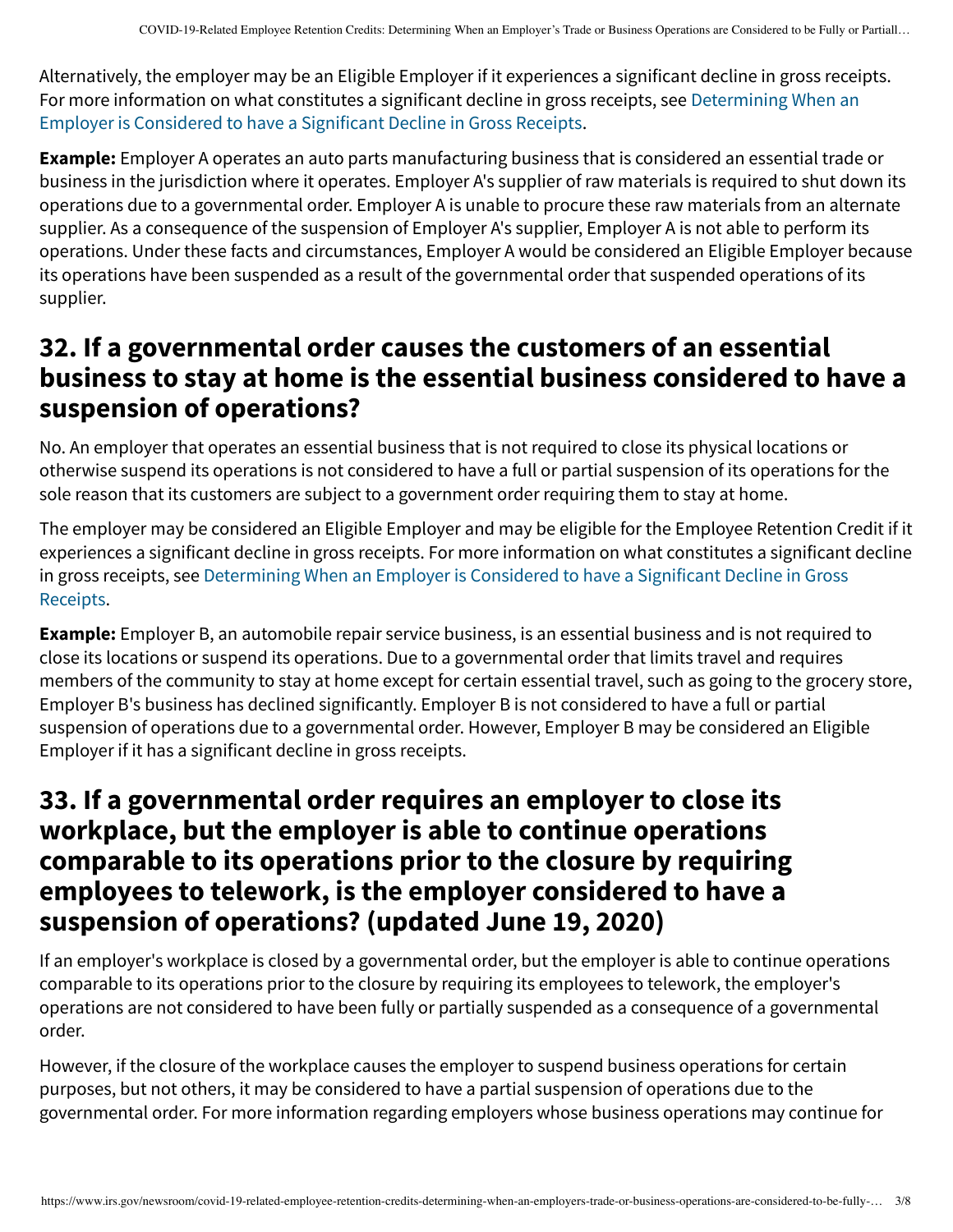certain purposes, but not others, see "If a governmental order requires an employer to close its workplace for [certain purposes, but the workplace may remain operational for limited purposes, is the employer considered to](#page-1-0) have a suspension of operations?"

Even if an employer's operations are not considered to have been fully or partially suspended as a consequence of a governmental order, the employer may be considered an Eligible Employer and may be eligible for the Employee Retention Credit if it experiences a significant decline in gross receipts. For more information on what [constitutes a significant decline in gross receipts, see Determining When an Employer is Considered to have a](https://www.irs.gov/newsroom/covid-19-related-employee-retention-credits-determining-when-an-employer-is-considered-to-have-a-significant-decline-in-gross-receipts-and-maximum-amount-of-an-eligible-employers-employee-retention#determining-when-employer-considered-have-significant-decline-in-gross-receipts) Significant Decline in Gross Receipts.

**Example 1:** Employer C, a software development company maintains an office in a city where the mayor has ordered that only essential businesses may operate. Employer C's business is not essential under the mayor's order which requires Employer C to close its office. Prior to the governmental order, all employees at the company teleworked once or twice per week, and business meetings were held at various locations. Following the governmental order, the company ordered mandatory telework for all employees and limited client meetings to telephone or video conferences. Employer C's business operations are not considered to be fully or partially suspended by the governmental order because its business operations may continue in a comparable manner.

**Example 2**: Employer D operates a physical therapy facility in a city where the mayor has ordered that only essential businesses may operate. Employer D's business is not considered essential under the mayor's order, which requires Employer D to close its workplace. Prior to the governmental order, none of Employer D's employees provided services through telework and all appointments, administration, and other duties were carried out at Employer D's workplace. Following the governmental order, Employer D moves to an online format and is able to serve some clients remotely, but employees cannot access specific equipment or tools that they typically use in therapy and not all clients can be served remotely. Employer D's business operations are considered to be partially suspended by the governmental order because Employer D's workplace, including access to physical therapy equipment, is central to its operations, and the business operations cannot continue in a comparable manner.

**Example 3**: Employer E, a scientific research company with facilities in a state in which the governor has ordered that only essential businesses may operate, conducts research in a laboratory setting and through the use of computer modeling. Employer E's business is not essential under the governor's order, which requires Employer E to close its workplace. Prior to the governmental order, Employer E's laboratory-based research operations could not be conducted remotely (other than certain related administrative tasks) and employees involved in laboratory-based research worked on-site; however, Employer E's computer modeling research operations could be conducted remotely and employees engaged in this portion of the business often teleworked. Following the governmental order, all employees engaged in computer modeling research are directed to telework, and those business operations are able to continue in a comparable manner. In contrast, the employees engaged in the laboratory-based research cannot perform their work while the facility is closed and are limited to performing administrative tasks during the closure. Employer E's business operations are considered to be partially suspended by the governmental order because Employer E's laboratory-based research business operations cannot continue in a comparable manner.

## **34. If a governmental order requires an employer to close its workplace for certain purposes, but the workplace may remain operational for limited purposes, is the employer considered to have a suspension of operations? (updated June 19, 2020)**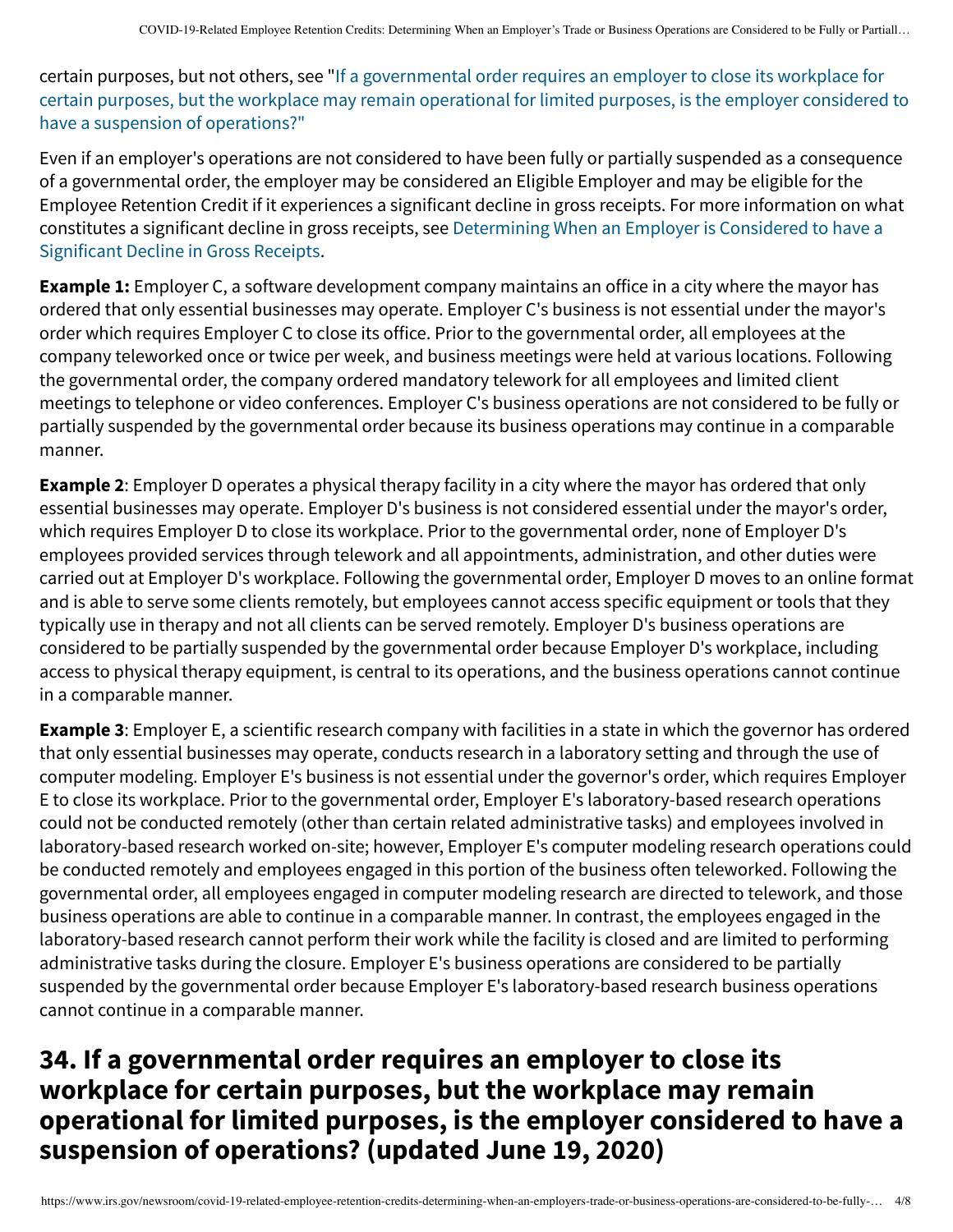Yes. If an employer's workplace is closed by a governmental order for certain purposes, but the employer's workplace may remain open for other purposes or the employer is able to continue certain operations remotely, the employer's operations would be considered to be partially suspended. However, if all of an employer's business operations may continue, even if subject to modification (for example, to satisfy distancing requirements), such a modification of operations is not considered to be a partial suspension of business operations due to a governmental order, unless the modification required by the governmental order has more than a nominal effect on the business operations under the facts and circumstances.

**Example 1:** Employer F, a restaurant business, must close its restaurant to on-site dining due to a governmental order closing all restaurants, bars, and similar establishments for sit-down service. Employer F is allowed to continue food or beverage sales to the public on a carry-out, drive-through, or delivery basis. Employer F's business operations are considered to be partially suspended because a portion of its business operations – its indoor and outdoor dining service – is closed due to the governmental order.

**Example 2:** Same facts as Example 1, except that two months later, under a subsequent governmental order, Employer F is permitted to offer sit-down service in its outdoor space, but its indoor dining service continues to be closed. During the period in which Employer F is allowed to operate only its outdoor sit-down and carry-out service in accordance with the order, Employer F's business operations are considered to be partially suspended because, under the facts and circumstances, a more than nominal portion of its business operations – its indoor dining service -- is closed due to a governmental order. The following month, under a further governmental order, Employer F is permitted to offer indoor dining service, in addition to outdoor sit-down and carry-out service, provided that all tables in the indoor dining room must be spaced at least six feet apart. Under the facts and circumstances, the governmental order restricting the spacing of tables limits Employer F's indoor dining service capacity and has more than a nominal effect on its business operations. During this period, Employer F's business operations continue to be considered to be partially suspended because the governmental order restricting its indoor dining service has more than a nominal effect on its operations.

**Example 3:** Employer G, a retail business, must close its retail storefront locations due to a governmental order. The retail business also maintains a website through which it continues to fulfill online orders; the retailer's online ordering and fulfillment system is unaffected by the governmental order. Employer G's business operations are considered to have been partially suspended due to the governmental order requiring it to close its retail store locations.

**Example 4:** Employer H, a hospital, is considered to be operating an essential business under a governmental order with respect to its emergency department, intensive care, and other services for conditions requiring urgent medical care. However, the governmental order treats Employer H's elective and non-urgent medical procedures as non-essential business operations and prevents Employer H from performing these services. Employer H suspends operations related to elective and non-urgent medical procedures. Although Employer H is an essential business, Employer H is considered to have a partial suspension of operations due to the governmental order that prevents Employer H from performing elective and non-urgent medical procedures.

**Example 5**: Employer I, a grocery store, is considered to be operating an essential business under a governmental order. However, the governmental order requires grocery stores to discontinue their self-serve offerings, such as salad bars, though they may offer prepared or prepackaged food. Employer I modifies its operations to close its salad bar and other self-serve offerings and instead offers prepackaged salads and other items. The governmental order requiring Employer I to discontinue its self-serve offerings does not have more than a nominal effect on Employer I's business operations under the facts and circumstances, even though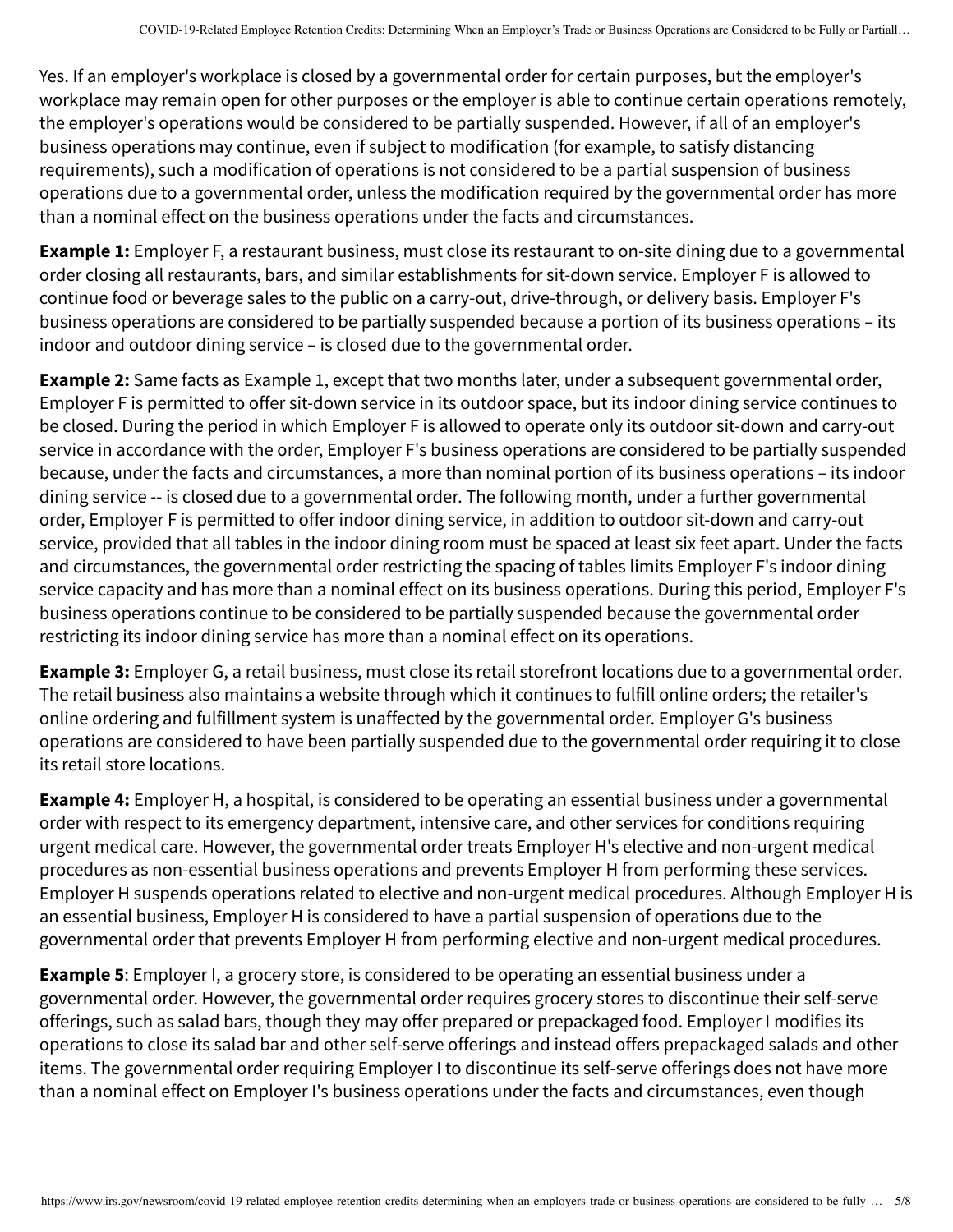Employer I was required to modify its business operations. Employer I's business operations are not considered to be partially suspended because the governmental order requiring closure of self-serve offerings does not have more than a nominal effect on its business operations.

**Example 6:** Employer J, a large retailer, is required to close its storefront location due to a governmental order, but is permitted to provide customers with curbside service to pick up items ordered online or by phone. During this period, Employer J's business operations are considered to have been partially suspended due to the governmental order requiring it to close its storefront location. Two months later, under a subsequent governmental order, Employer J is permitted to reopen its storefront location. Under the subsequent governmental order, however, Employer J must enforce social distancing guidelines that require Employer J to admit only a specified number of customers into the store per 1,000 square feet. While the governmental order results in customers waiting in line for a short period of time to enter the store during certain busy times of the week, the size of Employer J's storefront location is large enough that it is able to accommodate all of its customers after these short waits outside the store. The governmental order requiring Employer J to enforce social distancing guidelines does not have more than a nominal effect on Employer J's business operations under the facts and circumstances, even though Employer J is required to modify its business operations. During this period, Employer J's business operations are not considered to be partially suspended because the governmental order requiring enforcement of social distancing guidelines does not have more than a nominal effect on its operations.

### <span id="page-5-0"></span>**35. Are an employer's operations considered to be partially suspended for purposes of the Employee Retention Credit if the employer is required to reduce its operating hours by a governmental order? (updated June 19, 2020)**

Yes. An employer that reduces its operating hours due to a governmental order is considered to have partially suspended its operations since the employer's operations have been limited by a governmental order.

The employer may also be an Eligible Employer if it experiences a significant decline in gross receipts. For more [information on what constitutes a significant decline in gross receipts, see Determining When an Employer is](https://www.irs.gov/newsroom/covid-19-related-employee-retention-credits-determining-when-an-employer-is-considered-to-have-a-significant-decline-in-gross-receipts-and-maximum-amount-of-an-eligible-employers-employee-retention#determining-when-employer-considered-have-significant-decline-in-gross-receipts) Considered to have a Significant Decline in Gross Receipts.

**Example:** Employer K operates a food processing facility that normally operates 24 hours a day. A governmental order issued by the local health department requires all food processing businesses to deep clean their workplaces once every 24 hours in order to reduce the risk of COVID-19 exposure. In order to comply with the governmental order, Employer K reduces its daily operating hours by five hours per day so that a deep cleaning may be conducted within its workplace once every 24 hours. Employer K is considered to have partially suspended its operations due to the governmental order requiring it to reduce its hours of operation.

#### **36. Is an employer that operates a trade or business in multiple locations and is subject to a governmental order requiring full or partial suspension of its operations in some jurisdictions, but not in others, considered to have a suspension of operations?**

Yes. Employers that operate a trade or business in multiple locations and are subject to State and local governmental orders limiting operations in some, but not all, jurisdictions are considered to have a partial suspension of operations. Employers that operate a trade or business on a national or regional basis may be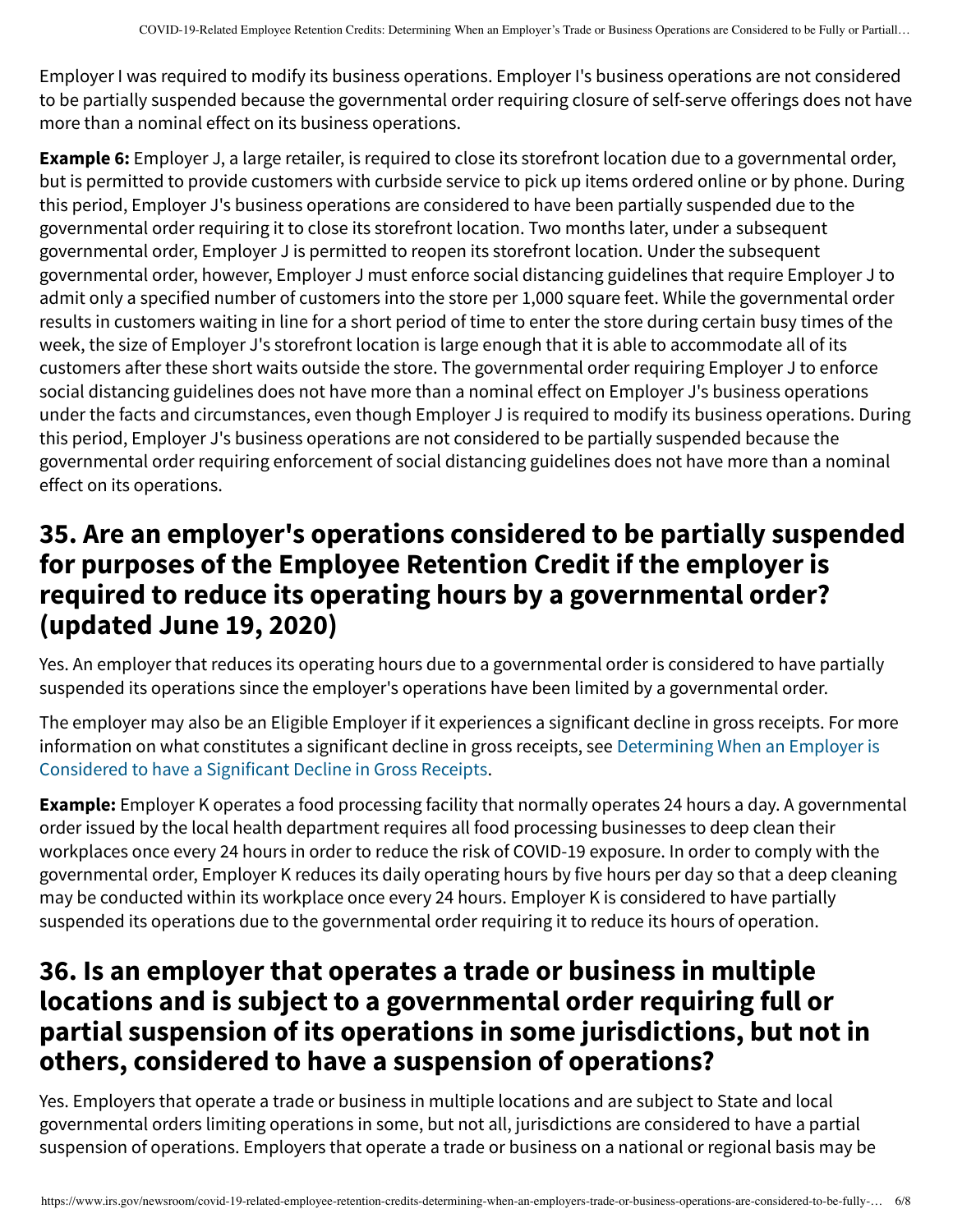subject to governmental orders requiring closure of their locations in certain jurisdictions, but may not be subject to such a governmental order in other jurisdictions, including because it may be an essential business in some of those jurisdictions. To operate in a consistent manner in all jurisdictions, these employers may establish a policy that complies with the local governmental orders, as well as the Center for Disease Control and Prevention (CDC) recommendations and the Department of Homeland Security (DHS) guidance; in this case, even though the employer may not be subject to a governmental order to suspend operations of its trade or business in certain jurisdictions, and may merely be following CDC or DHS guidelines in those jurisdictions, the employer would still be considered to have partially suspended operations. Therefore, the employer would be an Eligible Employer with respect to all of its operations in all locations. For more information regarding the application of the aggregation rules, see If the operations of a trade or business of one member of an aggregated [group are suspended by a governmental order, are the operations of that trade or business of the other members](#page-6-0) of the aggregated group considered to be fully or partially suspended for purposes of the Employee Retention Credit?

**Example:** Employer F is a national retail store chain with operations in every state in the United States. In some jurisdictions, Employer F is subject to a governmental order to close its stores, but it is permitted to provide customers with curbside service to pick up items ordered online or by phone. In other jurisdictions, Employer F is not subject to any governmental order to close its stores or is considered an essential business permitting its stores to remain open. Employer F establishes a company-wide policy, in compliance with the local governmental orders and consistent with the CDC and DHS recommendations and guidance, requiring the closure of all stores and operating with curbside pick-up only, even in those jurisdictions where the business was not subject to a governmental order. As a result of the governmental orders requiring closure of Employer F's stores in certain jurisdictions, Employer F has a partial suspension of operations of its trade or business. The partial suspension results in Employer F being an Eligible Employer nationwide.

The employer may also be an Eligible Employer if it experiences a significant decline in gross receipts. For more [information on what constitutes a significant decline in gross receipts, see Determining When an Employer is](https://www.irs.gov/newsroom/covid-19-related-employee-retention-credits-determining-when-an-employer-is-considered-to-have-a-significant-decline-in-gross-receipts-and-maximum-amount-of-an-eligible-employers-employee-retention#determining-when-employer-considered-have-significant-decline-in-gross-receipts) Considered to have a Significant Decline in Gross Receipts.

#### <span id="page-6-0"></span>**37. If the operations of a trade or business of one member of an aggregated group are suspended by a governmental order, are the operations of that trade or business of the other members of the aggregated group considered to be fully or partially suspended for purposes of the Employee Retention Credit?**

Yes. All members of an aggregated group are treated as a single employer for purposes of the Employee Retention Credit. Accordingly, if a trade or business is operated by multiple members of an aggregated group and if the operations of one member of the aggregated group are suspended by a governmental order, then all members of the aggregated group are considered to have their operations partially suspended, even if another member of the group is in a jurisdiction that is not subject to a governmental order.

**Example:** Employer Group G is a restaurant chain that operates a single trade or business through multiple subsidiary corporations located in various jurisdictions. Certain members of Employer Group G's operations are closed by a governmental order, while other members of Employer Group G's operations remain open. As a result of a governmental order causing the suspension of operations of certain of Employer Group G members, the operations of all members of Employer Group G's controlled group of corporations are treated as partially suspended due to the governmental order.